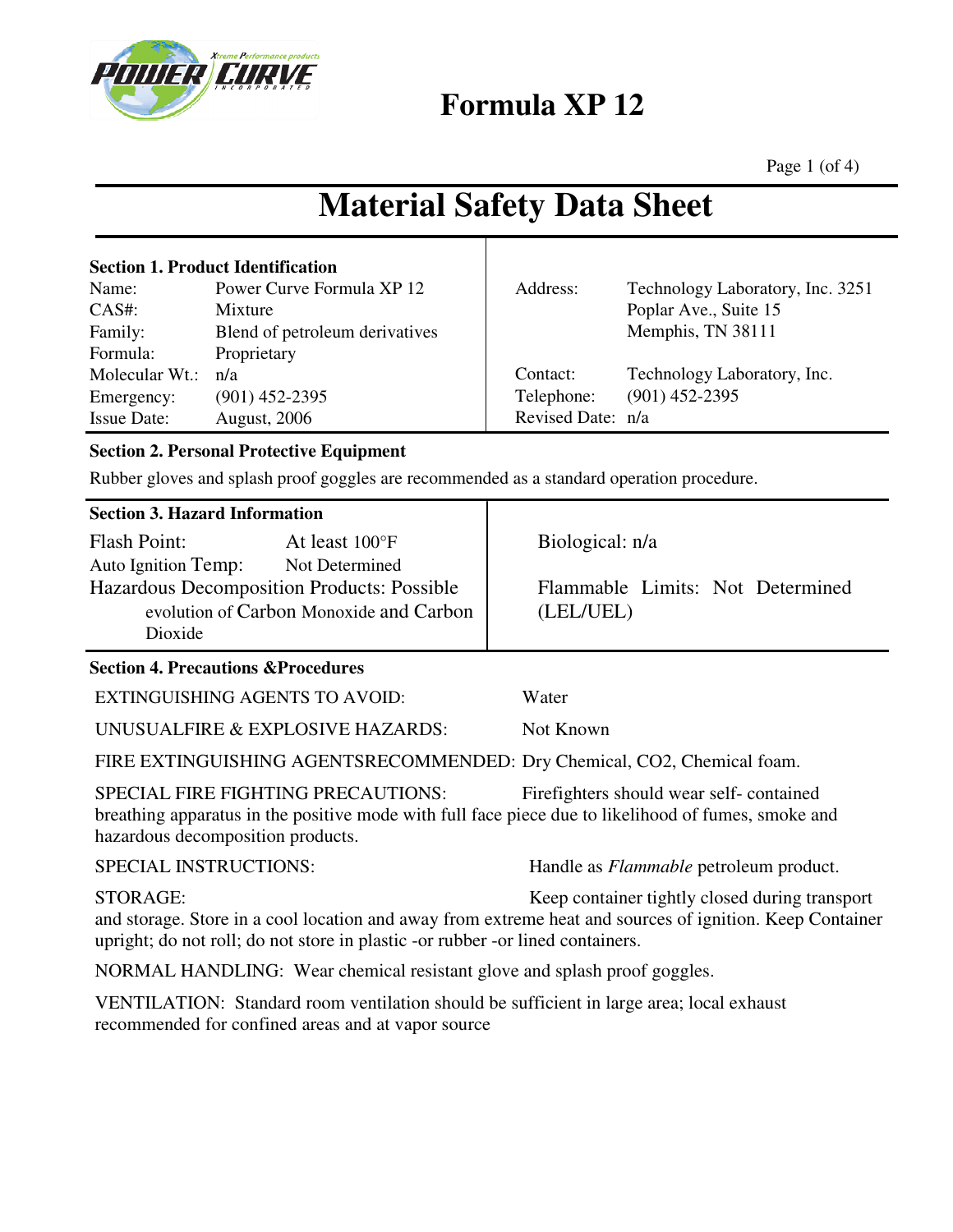

## **Formula XP 12**

Page  $2$  (of 4)

## **Material Safety Data Sheet**

#### *Continued -* **Section 4. Precautions & Procedures**

SPILL OR LEAK: Ventilate area. Remove sources of ignition. Contain spill with dikes or absorbents to prevent migration and entry into sewers or streams. Take up small spills with dry chemical absorbent. Large spills may be taken up with explosion proof pump or vacuum and finished off with dry chemical absorbent. May require extraction of contaminated soil.

| <b>Section 5. Physical Characteristics</b><br><b>BOLING POINT:</b><br>unknown<br><b>VAPOR DENSITY:</b><br>$(Air=1)$ . Not determined<br><b>EVAPORATION RATE: unknown</b><br>(Butyl Acetate=1)<br>APPEARANCE / ODOR: Amber / Hydrocarbon.<br><b>Section 6. Reactivity Data</b> |                                                     | pH:<br><b>VAPOR PRESSURE:</b><br><b>SOLUBILITY IN WATER: Not Soluble</b><br>SPECIFIC GRAVITY (H2O=1); <1 | n/a<br>Not determined |  |  |  |  |
|-------------------------------------------------------------------------------------------------------------------------------------------------------------------------------------------------------------------------------------------------------------------------------|-----------------------------------------------------|----------------------------------------------------------------------------------------------------------|-----------------------|--|--|--|--|
| <b>STABILITY:</b>                                                                                                                                                                                                                                                             | Stable                                              |                                                                                                          |                       |  |  |  |  |
| <b>MATERIALS TO AVOID:</b>                                                                                                                                                                                                                                                    | Contact with strong oxidizers                       |                                                                                                          |                       |  |  |  |  |
| <b>CONDITIONS TO AVOID:</b>                                                                                                                                                                                                                                                   |                                                     | Contact with heat, flame and other sources of ignition.                                                  |                       |  |  |  |  |
|                                                                                                                                                                                                                                                                               | <b>HAZARDOUS POLYMERIZATION:</b><br>Will not occur. |                                                                                                          |                       |  |  |  |  |
| <b>Section 7. First Aid Measures</b>                                                                                                                                                                                                                                          |                                                     |                                                                                                          |                       |  |  |  |  |
| EYE CONTACT: May cause local eye irritation: Flush with water for at least 15 minutes.                                                                                                                                                                                        |                                                     |                                                                                                          |                       |  |  |  |  |
| <b>SKIN CONTACT:</b><br>May cause irritation and drying OT' skin Wash with soap and water and remove<br>contaminated clothing.                                                                                                                                                |                                                     |                                                                                                          |                       |  |  |  |  |
| MEDICAL CONDITIONS: Generally aggravated by exposure Prolonged or repeated contact with skin may<br>cause skin irritation and dermatitis.                                                                                                                                     |                                                     |                                                                                                          |                       |  |  |  |  |
| Vapors may cause headaches, nausea and dizziness. Fresh air; if not breathing, give artificial<br><b>INHALATION:</b><br>respiration.                                                                                                                                          |                                                     |                                                                                                          |                       |  |  |  |  |
| May cause nausea, drowsiness, loss of coordination and fatigue DO NOT induce vomiting; Get<br><b>INGESTION</b><br>medical attention immediately.                                                                                                                              |                                                     |                                                                                                          |                       |  |  |  |  |
| MEDICAL: Conditions generally aggravated by exposure. Prolonged or repeated contact with skin may cause<br>irritation and dermatitis.                                                                                                                                         |                                                     |                                                                                                          |                       |  |  |  |  |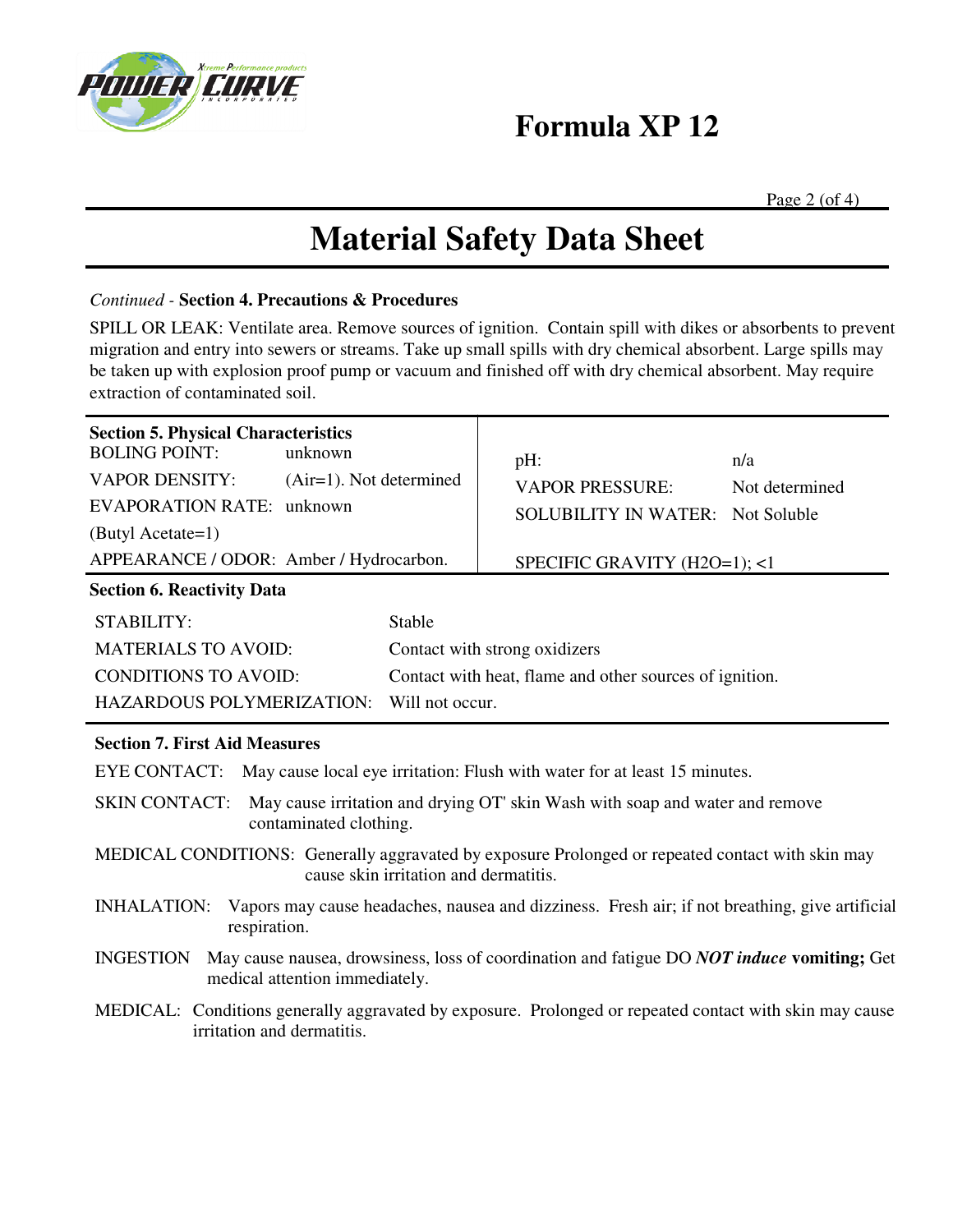

### **Formula XP 12**

Page  $3$  (of 4)

# **Material Safety Data Sheet**

#### **Section 8. Environmental Concerns**

DEGRADABILITY/AQUATIC TOXICITY: Not Known

RCRA STATUS OF UNUSED MATERIAL: Dispose in permitted hazardous waste site.

EPA HAZARDOUS SUBSTANCE: Yes -Reportable Quantity = 100Ibs.for Ignitable substance.

WASTE DISPOSAL METHODS: Incinerate as waste oil at a registered site; disposer must comply

with Federal, State and Local disposal or discharge statute

SMALL SPILLS: Use an absorbent material, collect and place in marked containers for disposal.

SPILL OR LEAK: Ventilate area. Remove sources of ignition. Contain spill with dikes or

absorbents to prevent migration and entry into sewers or streams. Take up small spills with dry

chemical absorbent. Large spills may be taken up with an explosion proof pump or vacuum and finished off with dry chemical absorbent. May require exaction of contaminated soil.

#### **Section 9. References.**

GENERAL: Material Safety Data Sheets for components

### **Section 10. Hazardous Ingredients**

This Material is NOT know to contain any Carcinogen listed under OSHA Communication Standard 29 CFR 1910 1200.

### **Section 11. Transportation Information**

FLASH POINT PMCC: 100°F Typical

DOT HAZARD CLASS: 3. Packing group: Ill

Mark, label, handle, transport and store *as a Flammable Liquid:* UN/NA Number:

**NA 1993; Flammable liquid** NOS. Not regulated when shipped in a container less than 120 gallons, by ground within the U.S.

**UN 1993; Flammable liquid** NOS. Regulated when shipped in a container over 120 gallons, by sea or air, or overseas.

STORAGE: Keep container tightly closed during transport and storage. Stored in a cool location and away from extreme heat and sources of ignition. Keep Container upright; do not roil; do not store in plastic -or rubber -or lined containers.